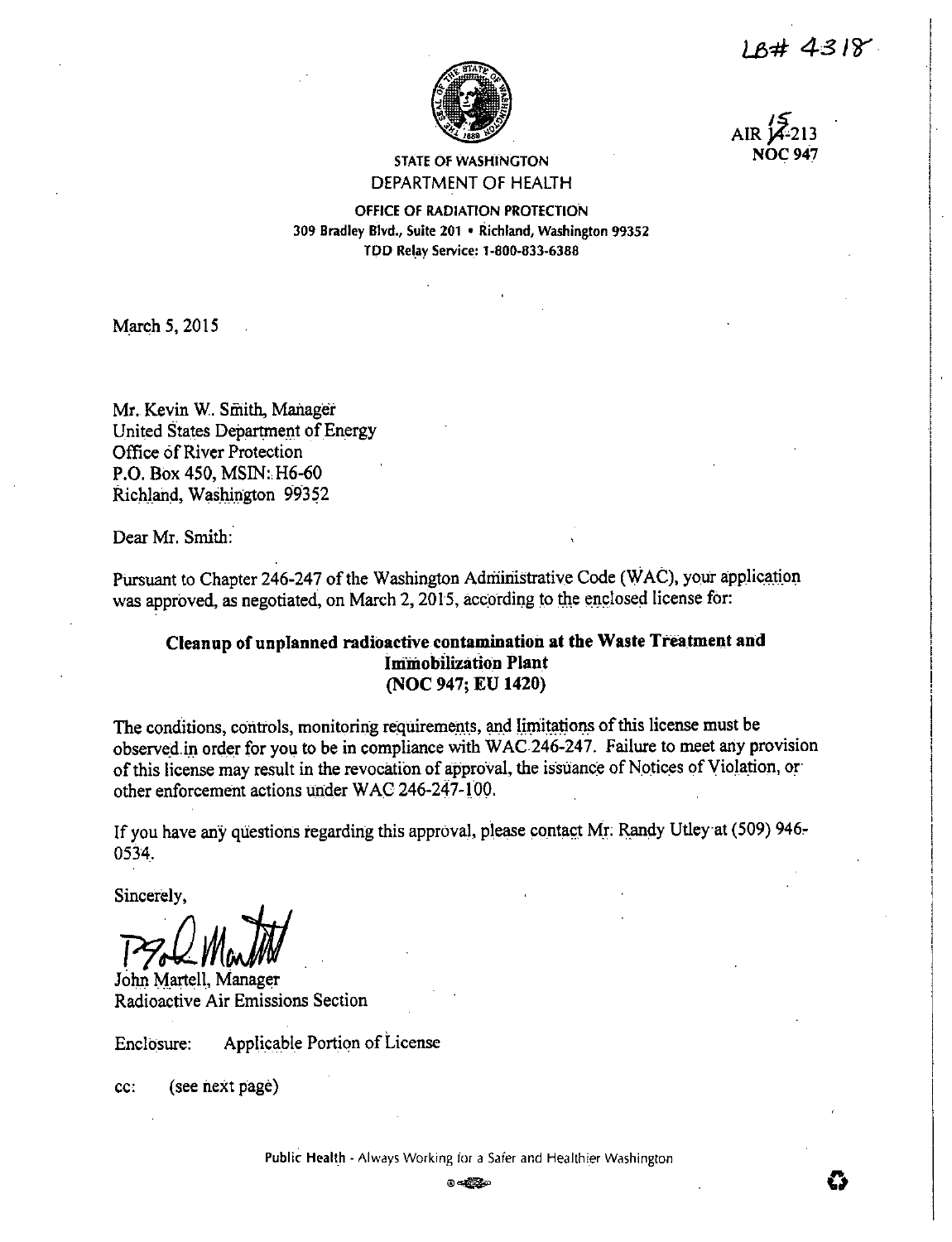Mr. Kevin W. Smith · March 5, 2015 Page 2 of 2

cc: Ruth Allen, WRPS Matthew Barnett, PNNL Lucinda Borneman, WRPS Lee Bostic, BNI Dennis Bowser, USDOE-ORP Cliff Clark, USDOE-R.L Jack Donnelly, WRPS Rick Engelmann, CHPRC Dennis Faulk, EPA Tom Frazier, WDOH Gary Fritz, MSA Phil Gent, Ecology Robert Haggard, BNI Dale Jackson, USDOE-RL . Jessica Joyner, WRPS Reed Kaldor, MSA Paul Karschnia, CHPRC Ed MacAlister, USDOE-RL Valarie Peery, Ecology MariaSkorska, Ecology Btyan Triinberger, USDOE-ORP Randy Utley, WDOH Jeff Voogd, WRPS Joan Woolard, MSA Davis Zhen, EPA Environmental. Portal RAES Tracking: Tracking line 1017; NOC 947; EU 1420

 $.15.$ AIR 14-213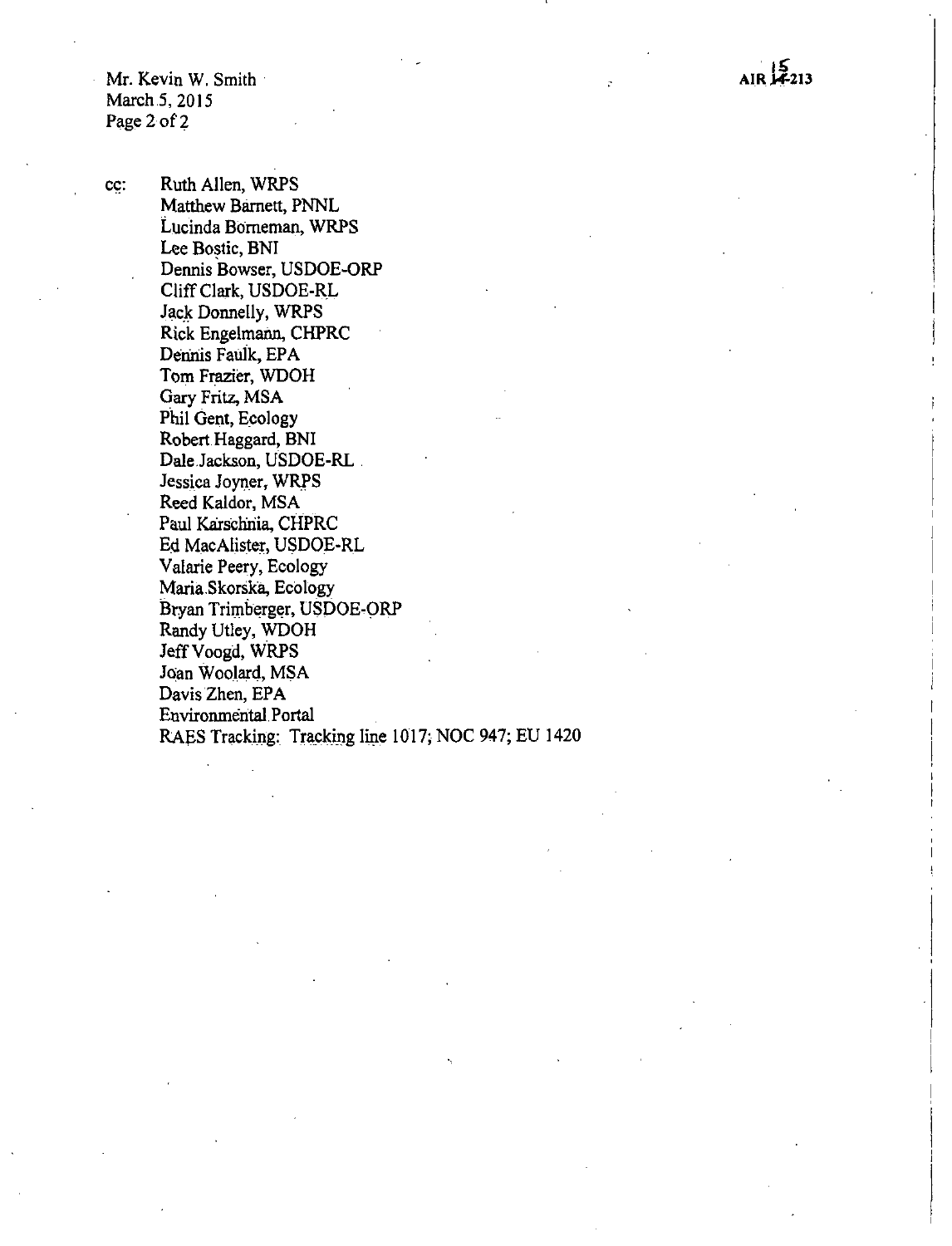### **Emission Unit ID: 1420**

### **200E**

## Unplanned Radioactive Contamination Cleanup @ WTP

This is a MINOR, FUGITIVE, non-point source emission unit.

WTP Diffuse and Fugitive

#### **Abatement Technology BARCT** WAC 246-247-040(3), 040(4)

state only enforceable: WAC 246-247-010(4), 040(5), 060(5)

| Zone or Area                                  | <b>Abatement Technology</b>                                                  | <b>Required # of Units</b>                                                                                                                          | <b>Additional Description</b>                      |
|-----------------------------------------------|------------------------------------------------------------------------------|-----------------------------------------------------------------------------------------------------------------------------------------------------|----------------------------------------------------|
| None                                          | None                                                                         |                                                                                                                                                     |                                                    |
| <b>Monitoring Requirements</b>                |                                                                              | state enforceable: WAC 246-247-040(5), 060(5), and federally enforceable: 40 CFR 61 subpart H                                                       |                                                    |
| <b>Federal and State</b><br><b>Regulatory</b> | <b>Monitoring and Testing</b><br>Requirements                                | <b>Radionuclides Requiring</b><br>Measurement                                                                                                       | Sampling<br>Frequency                              |
| WAC 246-247-075 [3]                           |                                                                              | As listed in condition 3 of this<br>emission unit.                                                                                                  | As listed in condition<br>5 of this emission unit. |
| <b>Additional Requirements</b>                | Sampling Requirements As listed in the following Conditions and Limitations. | Additional monitoring or sampling requirements established by this License will be listed in the Conditions and Limitations aection, if applicable. |                                                    |
|                                               |                                                                              | Operational Status Diffuse and fugitive emission unit for as-needed cleanup of radioactively-contaminated debris.                                   |                                                    |
|                                               | This Emission Unit has 1 active Notice(s) of Construction.                   |                                                                                                                                                     |                                                    |

| Project Title                                                             |            | Approval # Date Approved NOC_ID |     |
|---------------------------------------------------------------------------|------------|---------------------------------|-----|
| Cleanup of unplanned radioactive contamination at the Waste Treatment and | AIR 15-213 | 3/2/2015                        | 947 |
| Immobilization Plant                                                      |            |                                 |     |

## Conditions (state only enforceable: WAC 246-247-040(5), 060(5) if not specified)

- The total abated emission limit for this Notice of Construction is limited to 6.03E-05 mrem/year to the Maximally  $1)$ Exposed Individual (WAC 246-247-040(5)). The total limit on the Potential-To-Emit for this Notice of Construction is limited to 6.03E-05 mrem/year to the Maximally Exposed Individual (WAC 246-247-030(21)).
- $2)$ The processs for this activity includes cleanup of radioactively-contaminated debris if found during routine radiological surveys. Action levels for implementation of this NOC include levels greater than or equal to 1000 dpm/100 cm2 beta-gamma or 20 dpm/100 cm2 alpha removable contamination. If action levels are equal to or greater than these limits, cleanup is necessary and implementation of the NOC will commence.

When this NOC is implemented, the following cleanup techniques will be used:

- 1. Non-coated concrete surfaces
- a) Dry Rags
- b) Scraping devices
- c) Scrub brushes
- d) Strippable coating
- e) Wire brushes
- f) High Efficiency Particulate Air (HEPA) vacuums

Page 1 of 2 for EU\_ID 1420